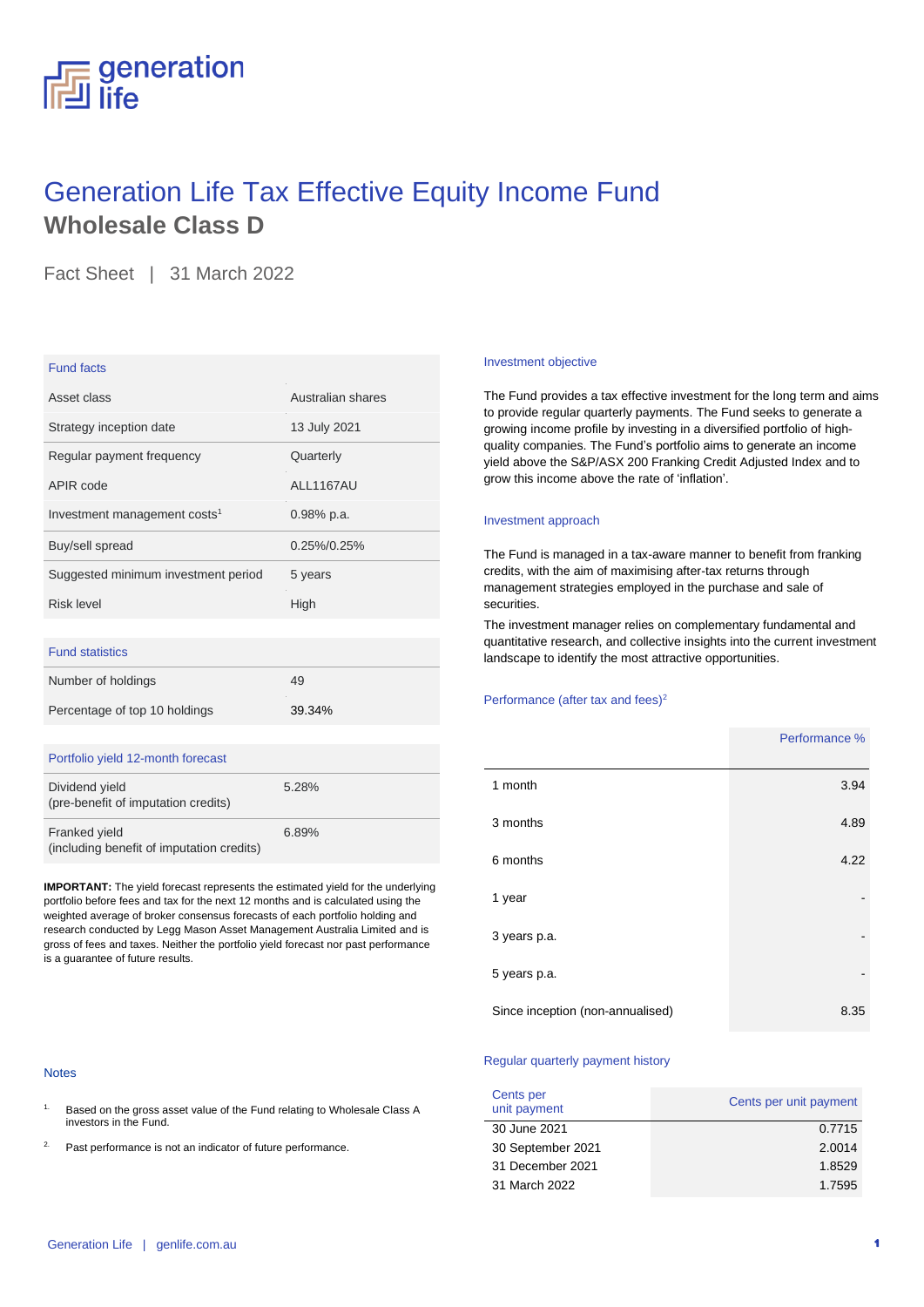### generation life

## Generation Life Tax Effective Equity Income Fund **Wholesale Class D**

Fact Sheet | 31 March 2022

### Top 10 holdings

| Company                             | <b>Holding</b><br>(%) |
|-------------------------------------|-----------------------|
| National Australia Bank Limited     | 5.18                  |
| <b>Bhp Billiton</b>                 | 4.54                  |
| Anz I imited                        | 4.30                  |
| <b>Telstra Corporation</b>          | 4.22                  |
| Medibank Private Limited            | 4.12                  |
| Harvey Norman Holdings Limited      | 3.61                  |
| Aurizon Holdings Ltd                | 3.47                  |
| Nine Entertainment Co. Holdings Ltd | 3.42                  |
| <b>JB Hi-Fi Limited</b>             | 3.36                  |
| Alumina Limited                     | 3.12                  |

### Sector allocation



### Performance commentary

For the one-month period ending 31 March 2022 the after fee and tax return was 3.92%.

At the stock level, National Australia Bank, BHP Group and Woodside Petroleum were the largest positive contributors, while Inghams Group, Insurance Group Australia and Amcor were the biggest detractors.

### Market commentary

The Australian equity market rose 6.9% in March (as measured by the S&P/ASX 200 Accumulation Index), continuing its material outperformance over global markets.

All sectors rose during the month. Information technology was the best performer as investors bought companies that had been sold off early in the year, although its small weighting in the index had a modest impact on the overall market. Strong gains from banks and metals & mining were large contributors to the overall market, while other materials lagged.